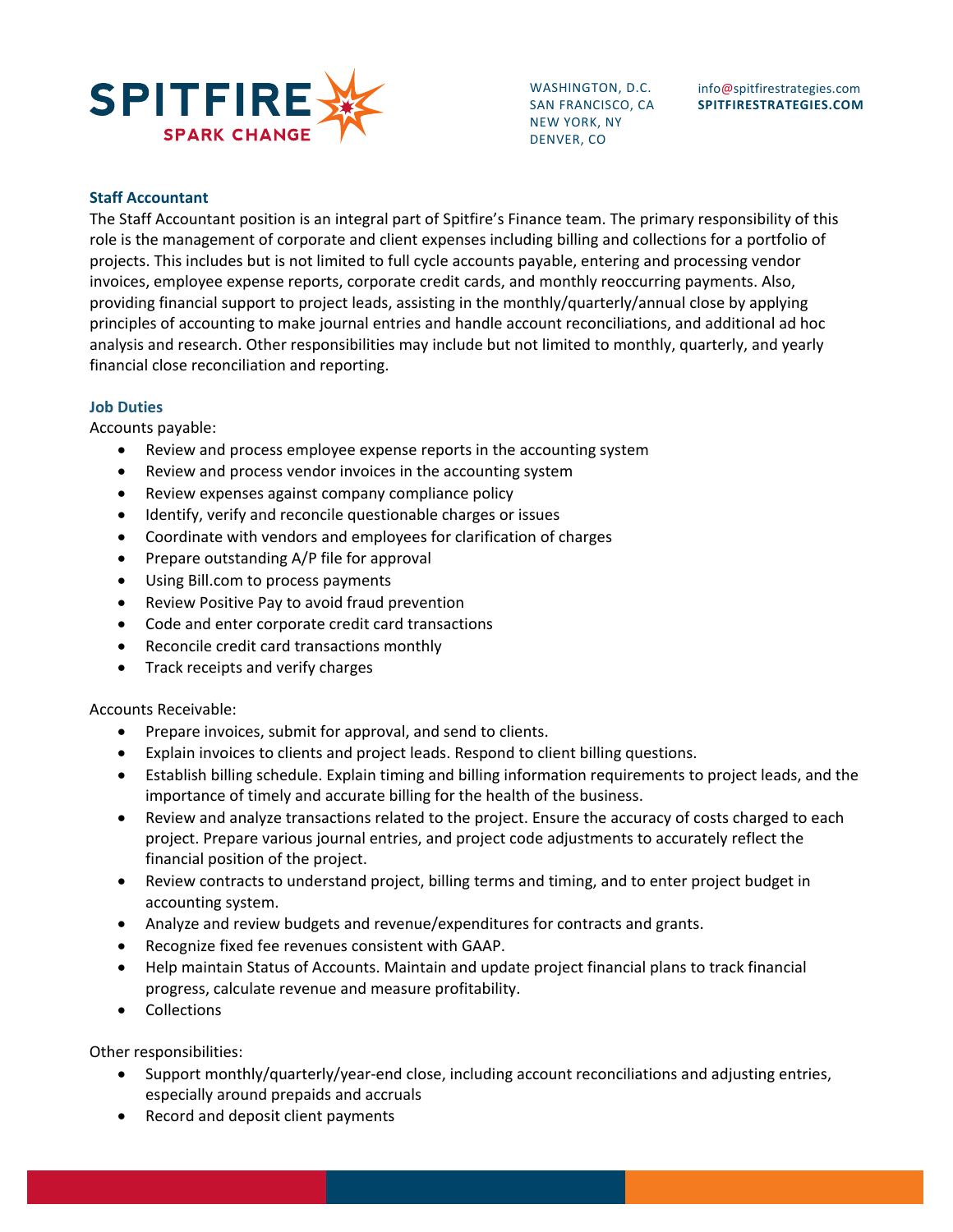

- Prepare necessary journal entries to document business transactions; Resolve accounting discrepancies
- Monitor and review accounting and related system reports for accuracy and completeness
- Analyze and reconcile billable and overhead expenditure
- Train new client staff on financial processes and procedures
- Cross train and mentor finance staff on procedures specific to this role
- Ad hoc reporting or other duties upon request from the Controller

### **Competencies and Characteristics**

- Proficient Microsoft Office knowledge and skills
- Strong time management and organizational skills
- Knowledge of basic accounting principles
- High degree of attention to detail
- Ability to work independently and prioritize tasks
- Strong analytic abilities

### **Qualifications**

Must have 2-3 years of experience with accounts payable, accounts receivable or general accounting. While a bachelor's degree in accounting or finance is preferred, degree requirements may be substituted for an equivalent combination of education, training, and experience.

### **Compensation**

Starting annual salary for this position is from \$50,000 to \$55,000 depending on experience. Spitfire's compensation package also includes 100% paid medical, dental and vision insurance for employees and 50% paid coverage for dependents. Employees receive 100% paid life insurance, short and long-term disability coverage, 15 – 16 paid holidays per year, and generous paid time off. Spitfire also offers paid family leave, paid sabbatical for long-term employees, flexible spending accounts, a 401(k) plan with a company match, summer hours and in-office perks.

#### **Location**

This position is located in Spitfire's Washington, DC office. Spitfire currently has a hybrid work model where employees work a combination of in office and at home.

### **About Spitfire**

As a woman-owned firm, Spitfire's values are rooted in one core principle: everyone belongs and has the power to spark change. Our work mirrors this. We're relentless in our pursuit of opportunities to represent the best interests of people and the planet, whether that takes us into communities, across the country or around the world. Our team of professionals stands ready to bring — and tap into — diverse perspectives, experiences, and expertise to tackle the most critical social and environmental issues of our time.

### **Equal Opportunity Employer**

Spitfire Strategies is committed to maintaining and promoting a workforce that reflects diversity at all levels of the organization. We strive to build a work environment that stimulates positive change and more fully reflects